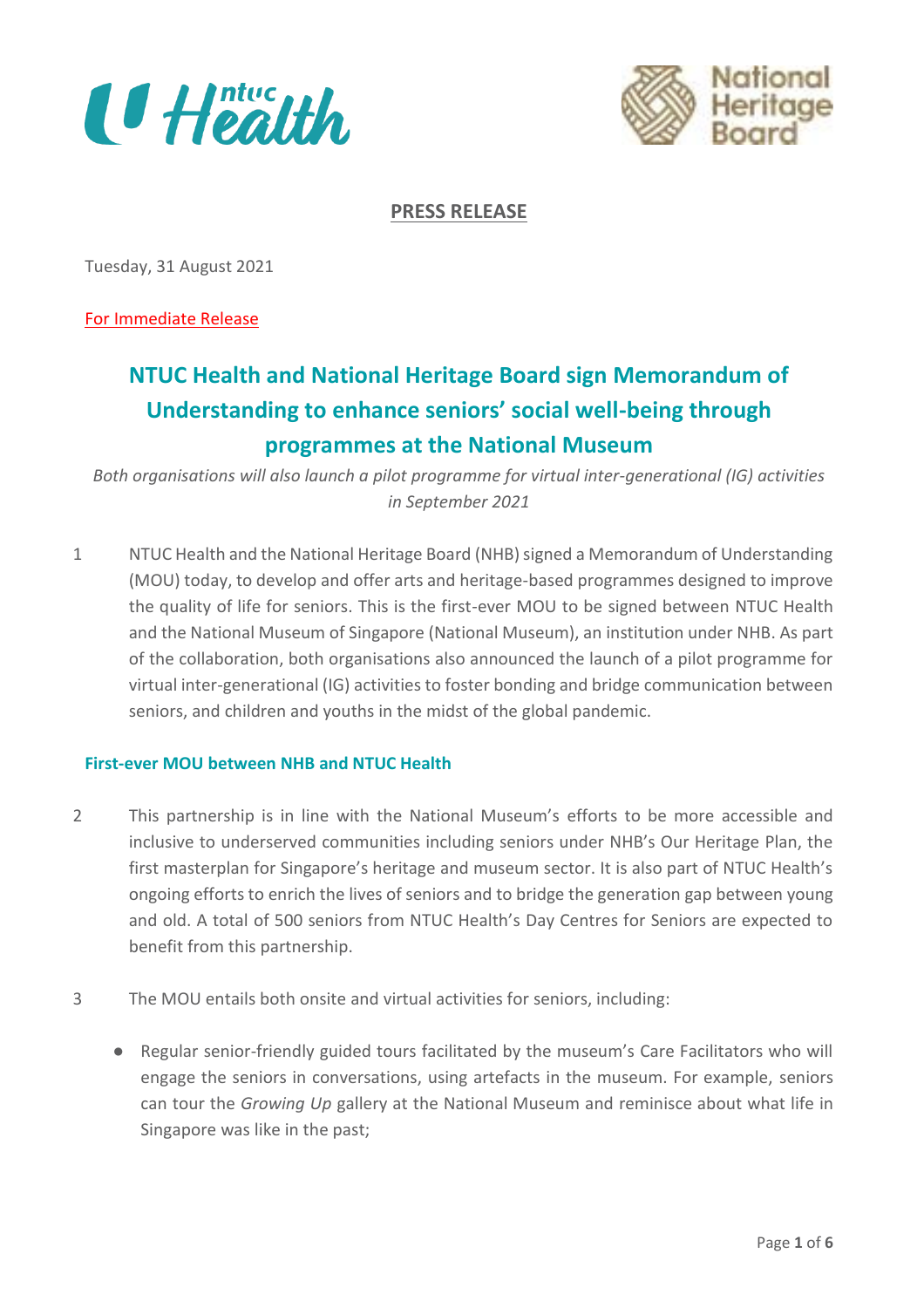



- Senior-friendly and IG programmes with opportunities for seniors from NTUC Health to showcase their artworks or put up performances onsite at the National Museum's events, and/or hosted on online platforms for public viewing;
- Structured programmes for virtual IG activities between seniors from NTUC Health and children from partner organisations, co-organised with the National Museum, to encourage IG conversations;
- Opportunities for engagement of NTUC Health's seniors to contribute their life stories and experiences for museum-based programmes and/or content for the National Museum's exhibitions.
- 4 "Having lived through Singapore's defining moments, our seniors have a wealth of stories and experiences that we can learn from and pass on to our future generations. Through this collaboration, the National Museum hopes to capture these memories and thoughtful contributions, such as stories and artworks, and showcase them in our exhibitions and programmes. In the process, we also hope to support the seniors' well-being and encourage reminiscing and active sharing of memories with the younger participants. We look forward to co-creating meaningful content with our seniors and encouraging inter-generational exchanges among our visitors," said Ms Chung May Khuen, Director of the National Museum of Singapore.

# **Pilot structured programme for virtual IG activities to kickstart in September 2021**

- 5 As part of the MOU, NTUC Health and the National Museum will also be launching a structured pilot programme that will bring the young and old together through virtual and interactive IG activities in September. Prior to this, the partners have introduced over five virtual IG tours of the *Growing Up* gallery for seniors and children under the NTUC group. Positive response and demand for these once-off tours led to this development of a structured and sustained programme where participants can also work with an artist to create artworks inspired by the artefacts, with showcase opportunities at the museum.
- 6 For the pilot launch in September, the seniors will go on a virtual tour of the *Singapore History Gallery* at the National Museum together with children from NTUC First Campus, My First Skool, over four weeks. The tours are led by the museum's Care Facilitators – a dedicated group of volunteers who support the museum's senior and access-related initiatives. As part of this programme, seniors and children will explore and discuss selected artefacts to learn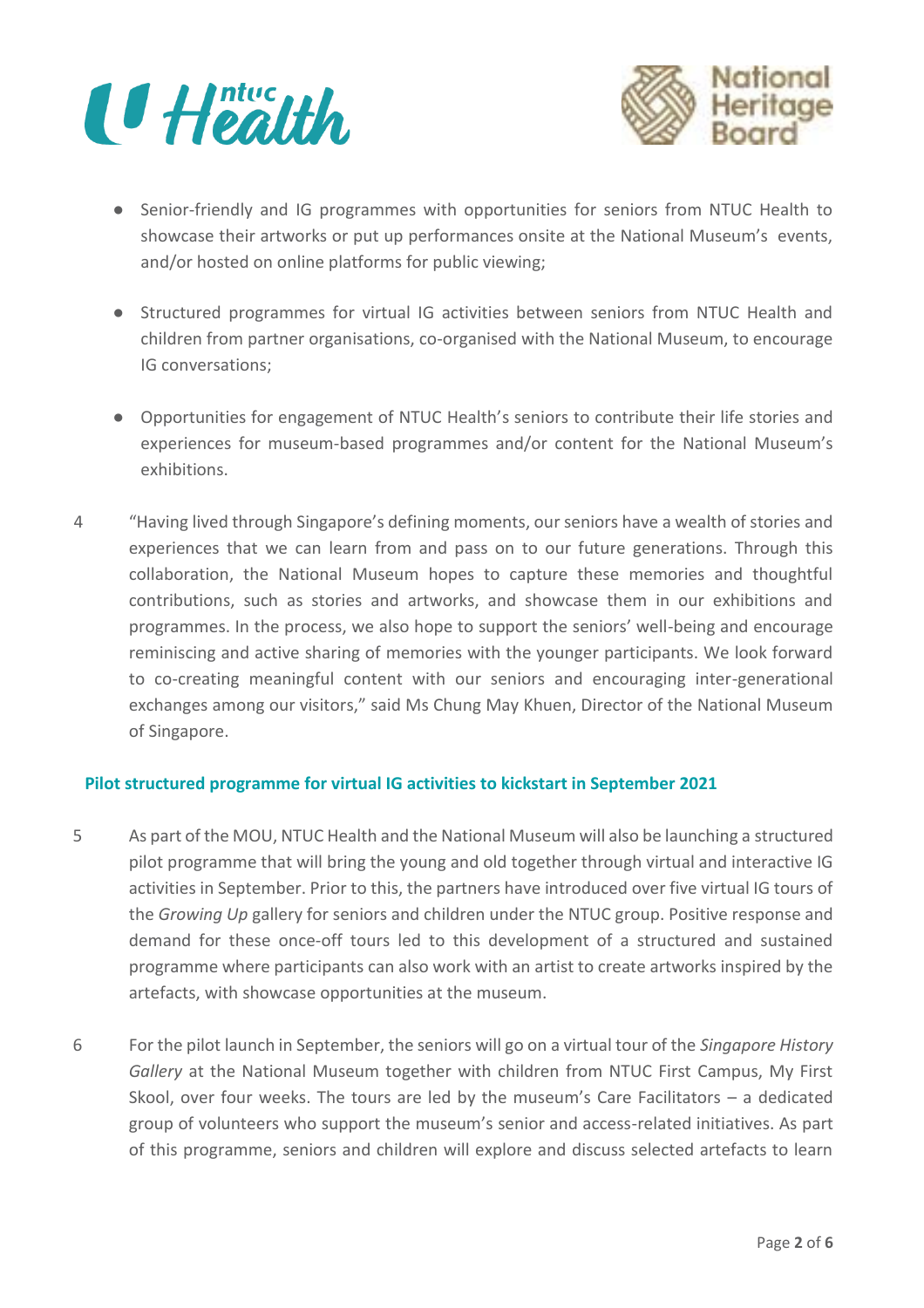



more about Singapore in the post-independence years, covering various topics such as Singapore's identity and Housing and Development Board living of the 1970s – 1980s to the present. This will be accompanied by an artist-led hands-on activity at their own premises, where they will get to create artworks inspired by the artefacts, with the opportunity for display at the National Museum at the end of this year.

- 7 IG activities have always featured prominently in NTUC Health's programmes for seniors. In 2017, together with sister social enterprise, NTUC First Campus, they incorporated structured and regular IG activities into seniors' monthly programmes at their day centres for seniors, active ageing hubs and nursing homes. Engagement with seniors also became a core part of the curriculum for the preschoolers. NTUC First Campus also has an existing MOU signed with the National Museum to promote IG exchanges between preschoolers and seniors.
- 8 "We were a little concerned initially that the regular IG sessions which our seniors loved may be halted because of the pandemic. However, we soon found out that the physical distance did not dampen the joy and enthusiasm between our seniors and the children. With the support of our IG partners, components of our onsite activities were brought online so both the young and old can continue to meet each other and do some of the things they used to enjoy. In fact, technology has enhanced the joy of learning as seniors and children alike have to think out of the box and pick up simple digital skills to continue engaging with one another!" said Ms Cheryl Lim, Assistant Manager, Senior Day Care, who oversees the IG programming across NTUC Health's 23 Day Centres for Seniors.
- 9 Said Ms Linda Chew, Head of Senior Day Care and Home Care, NTUC Health, "At NTUC Health, we have always believed that our community as a whole can play a part in bridging the generation gap. There is so much our seniors can impart to the younger generation by way of their personal experiences and life lessons. The young can also help seniors to reignite that spark of curiosity and excitement to learn something new, and to live agelessly. Telling our heritage through new technology is a great way for both the young and old to bring something to the table, and to create a shared experience that will bring both generations closer together."

- End -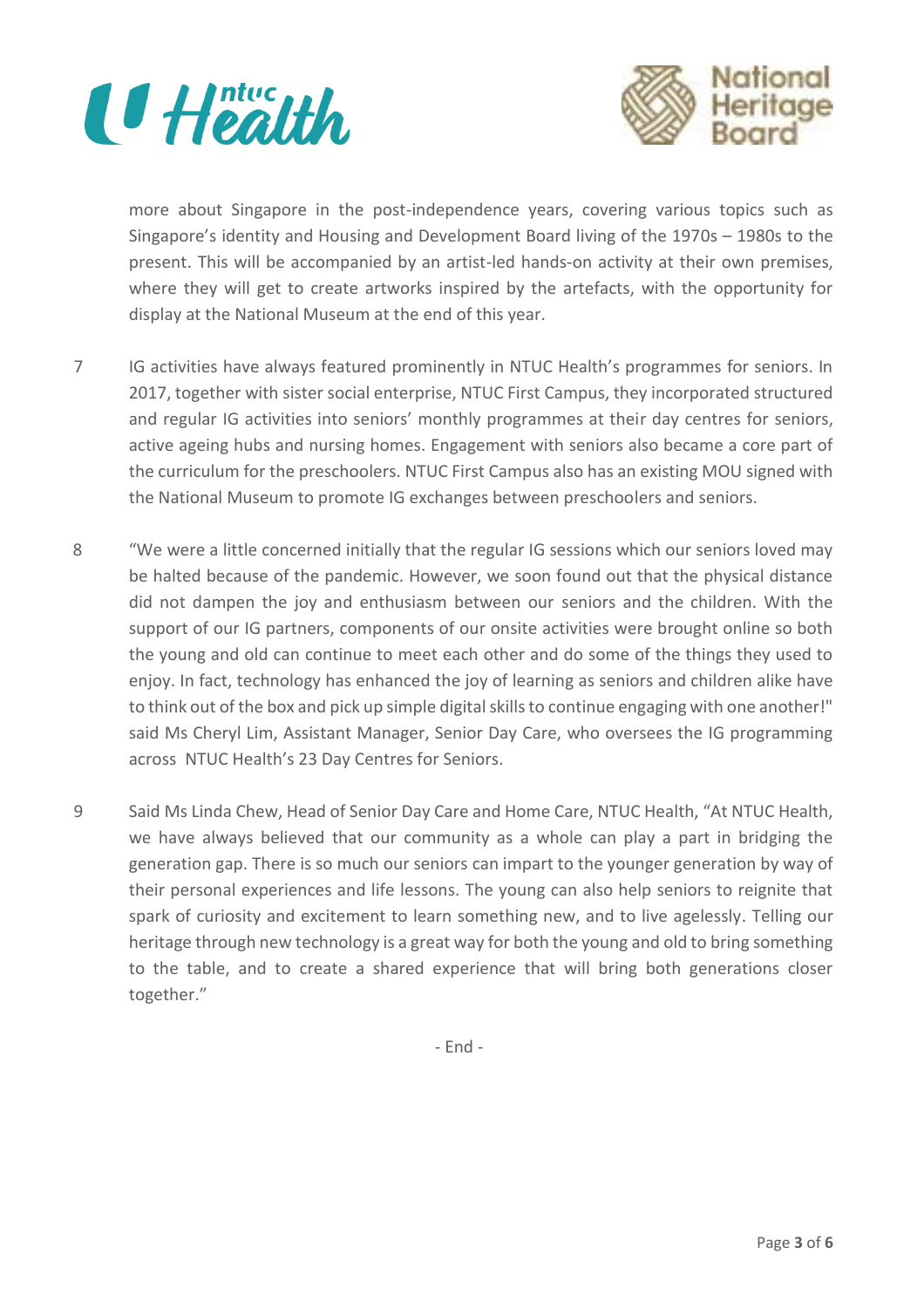



#### **For media enquiries, please contact:**

| <b>NTUC Health</b>                          |                                                |  |
|---------------------------------------------|------------------------------------------------|--|
| Ms Clara Lee                                | Ms Samantha Ng                                 |  |
| Head, Corporate Communications and Branding | Manager, Corporate Communications and Branding |  |
| Email: clara.lee@ntuchealth.sg              | HP: 9336 3422                                  |  |
|                                             | Email: samantha.n@ntuchealth.sg                |  |
|                                             |                                                |  |

#### **National Heritage Board**

| Mr Jonathan Goh                              | Ms Nurraihan Abdul Hamid                       |
|----------------------------------------------|------------------------------------------------|
| Assistant Director, Strategic Marketing &    | Manager, Strategic Marketing & Communications, |
| Communications, National Museum of Singapore | National Museum of Singapore                   |
| HP: 9643 6125                                | HP: 9173 1589                                  |
| Email: Jonathan Goh@nhb.gov.sg               | Email: Nurraihan ABDUL HAMID@nhb.gov.sg        |
|                                              |                                                |

#### **About NTUC Health Co-operative Limited**

**NTUC Health Co-operative Limited (NTUC Health)** is an NTUC social enterprise that provides a comprehensive and integrated suite of quality and affordable health and eldercare services to meet the growing needs of families and their dependents. Building on more than four decades of experience and expertise, NTUC Health is among the largest senior day care, nursing home and home personal care providers in Singapore. We also offer other services for seniors such as active ageing programmes at our active ageing hubs and senior activity centres, community support for vulnerable seniors, and a sheltered / senior group home. In addition, we run a chain of dental clinics, and a family medicine clinic.

We also aim to enable 'Ageless Seniors' by supporting every senior to maintain a youthful enthusiasm for life, and to embrace their potential to make a difference to our community.

For more information, please visit <https://ntuchealth.sg/> or follow @NTUCHealth on Facebook and Instagram.

**Services:** Senior Day Care | Home Care | Nursing Home | Active Ageing | Rehabilitation and Wellness | Family Medicine | Dental **Community Support:** Senior Activity Centres | Community Care | Henderson Home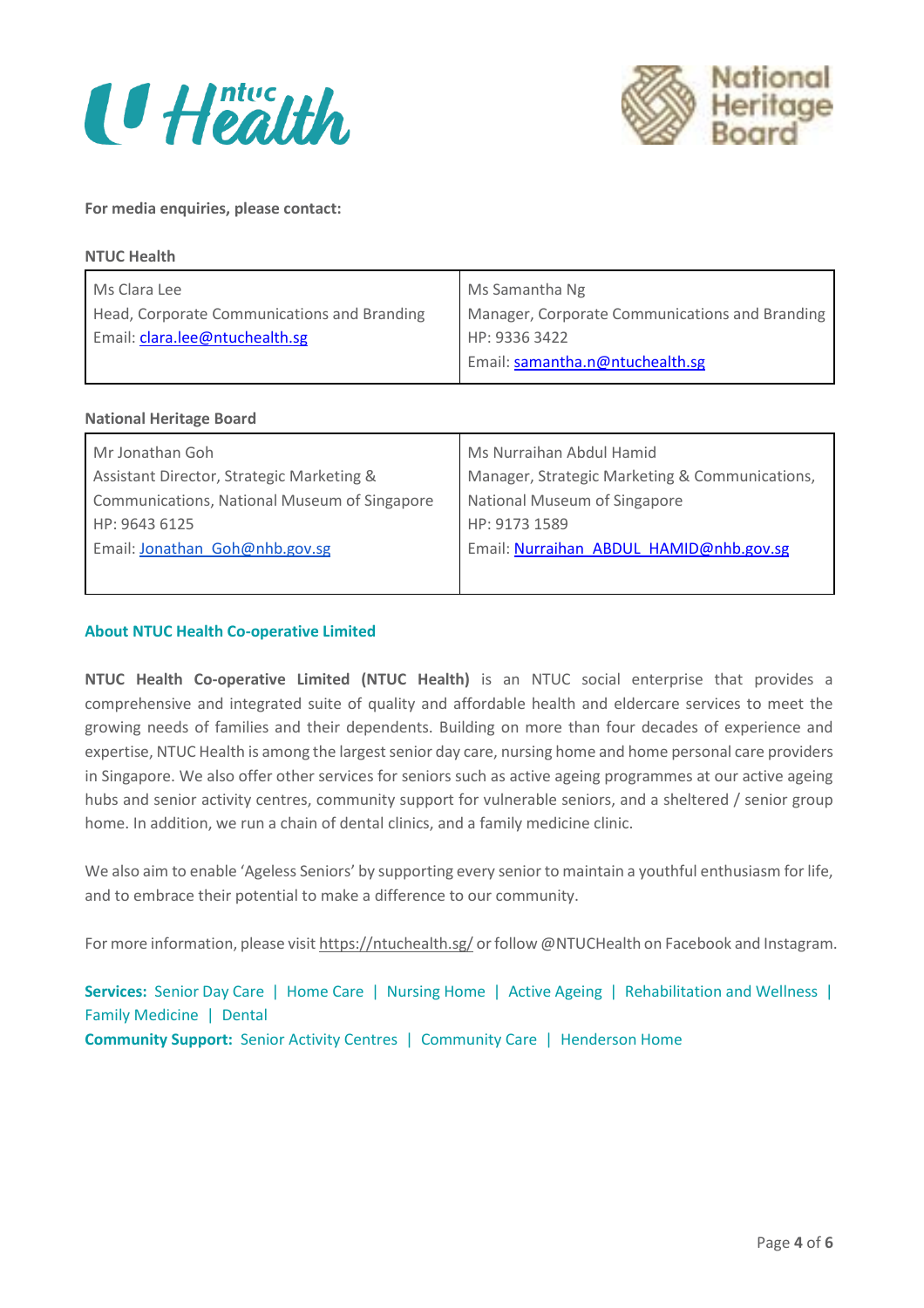$\mathbf{U}$  Health



# 职总保健合作社简介

职总保健合作社是全国职工总会所属社会企业,负责提供即优质又平价的全面及综合性安老和医疗 保健服务,以满足每户家庭日益增长的多元化需求。职总保健合作社在这领域累积四十多年的经验 和专业知识,是新加坡最大的乐龄护理中心、疗养院和居家照顾服务提供者之一。我们也为乐龄人 士提供其他服务, 如活跃乐龄中心和乐龄活动中心所举办的各类活跃乐龄活动, 为有需要的乐龄人 士提供社区支持,以及老年人合居单位等。此外,我们也经营连锁牙科诊所以及一家全科医疗诊 所。

我们也鼓励和支持乐龄人士对生活抱持朝气和热情,充分发挥自己的潜能为我们的社区尽一份力, 以此达到我们的目标:让每一位乐龄人士都能够永葆青春。

欲知详情,请浏览 <https://ntuchealth.sg/> 或在面簿和 Instagram 上关注 @NTUCHealth。

服务:乐龄日间护理 | 居家照顾 | 疗养院 | 活跃乐龄活动 | 康复理疗 全科医疗 | 牙医

社区支援:乐龄活动中心 | 社区护理 | 亨德申养老居

#### **About National Heritage Board**

The National Heritage Board (NHB) was formed on 1 August 1993. As the custodian of Singapore's heritage, NHB is responsible for telling the Singapore story, sharing the Singaporean experience and imparting our Singapore spirit.

NHB's mission is to preserve and celebrate the shared heritage of our diverse communities, for the purpose of education, nation-building and cultural understanding. It manages the national museums and heritage institutions, and sets policies relating to heritage sites, monuments and the National Collection. Through the National Collection, NHB curates heritage programmes and presents exhibitions to connect the past, present and future generations of Singaporeans. NHB is a statutory board under the Ministry of Culture, Community and Youth. Please visit [www.nhb.gov.sg](http://www.nhb.gov.sg/) for more information.

#### **About the National Museum of Singapore**

With a history dating back to 1887, the National Museum of Singapore is the nation's oldest museum with a progressive mind. Its galleries adopt cutting-edge and multi-perspective ways of presenting history and culture to redefine conventional museum experience. A cultural and architectural landmark in Singapore, the Museum hosts innovative festivals and events all year round—the dynamic Night Festival, visually arresting art installations, as well as amazing performances and film screenings—in addition to presenting thoughtprovoking exhibitions involving critically important collections of artefacts. The programming is supported by